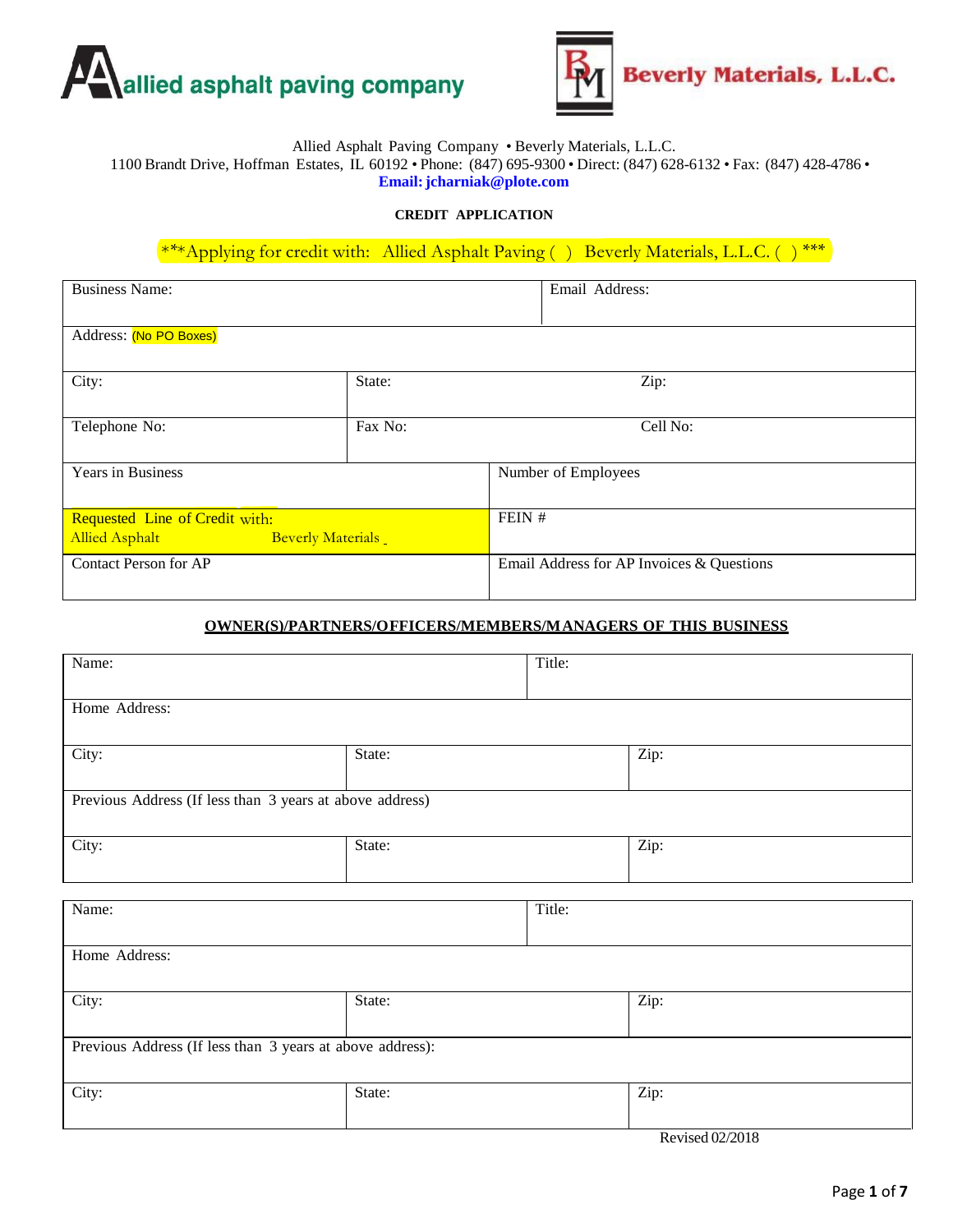#### **BANK REFERENCES**

| <b>Bank Name:</b> | Address:    |        |      |  |
|-------------------|-------------|--------|------|--|
|                   | City:       | State: | Zip: |  |
|                   | Phone No.   | Email: |      |  |
| Type of Account:  | Account No: |        |      |  |
| <b>Bank Name:</b> | Address:    |        |      |  |
|                   | City:       | State: | Zip: |  |
| Type of Account:  | Account No: |        |      |  |

#### **TRADE CREDIT REFERENCES**

| <b>Business Name:</b> |      | <b>Business Name:</b> |      | <b>Business Name:</b> |      |
|-----------------------|------|-----------------------|------|-----------------------|------|
| Address:              |      | Address:              |      | Address:              |      |
| City:                 |      | City:                 |      | City:                 |      |
| State:                | Zip: | State:                | Zip: | State:                | Zip: |
| Phone No:             |      | Phone No:             |      | Phone No:             |      |
| <b>Email:</b>         |      | Email:                |      | <b>Email:</b>         |      |

- 1. **Terms:** Net 30 days based on invoice date.
- 2. **Finance charge**: 1 ½% per month will be added to any invoice after 60 days.
- 3. All accounts will be subject to review for possible lien action when invoices remain unpaid after 45 days. When appropriate, we will send lien notice prior to the 90 day limit or automatically put accounts on C.O.D. when invoices and finance charges go unpaid after 90 days.
- 4. Sales tax must be charged on all purchases until a valid tax exemption certificate is on file in our office. PRIOR TO THE PURCHASE OF MATERIALS, PLEASE PROVIDE THE TAX EXEMPT CERTIFICATE FOR ALL TAX EXEMPT JOBS. This will eliminate the tax from being charged on your invoices.
- 5. All collection fees and costs including attorney fees on overdue accounts are payable by the customer.
- 6. For billing purposes, please instruct all drivers (whether your own or contract haulers) to provide project name, your customer's name and location destination.
- 7. If a check is returned from the bank for non-sufficient funds, you will be responsible for the \$50.00 NSF fee for each check. PAYMENT MUST BE MADE ON THE NSF CHECK WITHIN SEVEN (7) DAYS OF NOTIFICATION EITHER WITH CASH, CASHIER'S CHECK OR A MONEY ORDER. If payment has not been made after (7) days, it will be given to our attorney.

Please have an officer of your company sign and return this form to acknowledge that it has been received and that the payment conditions have been accepted.

| <b>ACCEPTED BY:</b> |  |
|---------------------|--|
|                     |  |

Signature

Printed Name:

Title: Date:

Page **2** of **7**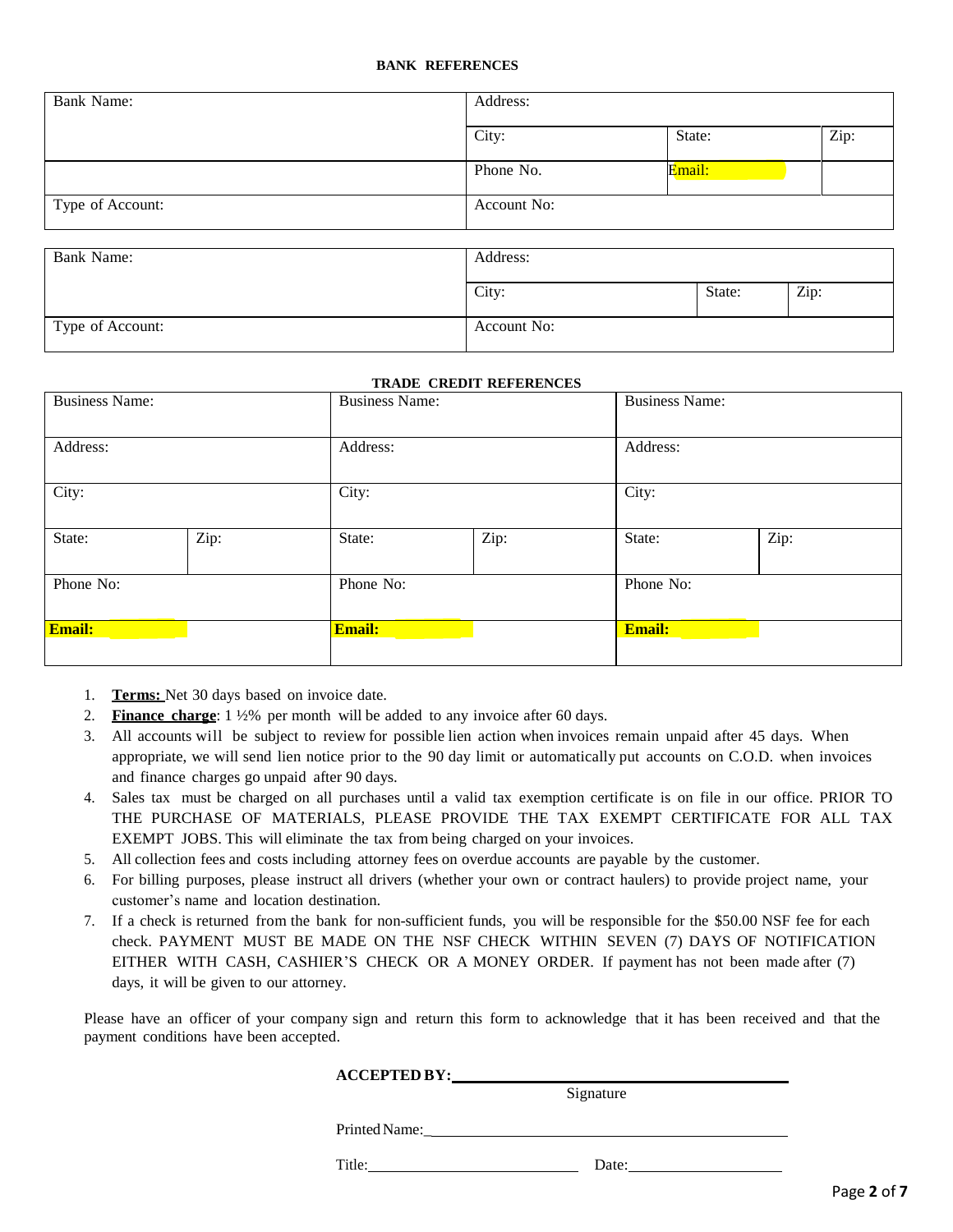



I/We authorize Allied Asphalt Paving Company, and/or, Beverly Materials, L.L.C. to obtain any information (credit references, banking, etc) required concerning the application and statement hereon. I/WE herby affirm that the information given for the purpose of obtaining credit is true and correct. Should credit be granted, the undersigned hereby guarantees payment of all present and future debts, owing from time to time to Allied Asphalt Paving Company, and/or, Beverly Materials, L.L.C. Furthermore, this application is made with the understanding and agreement that all charges will be DUE AND PAYABLE 30 DAYS FROM DATE OF INVOICE. I/We acknowledge that I/We have read and understand the above terms. In the event of default payment, I/We agree to pay the maximum legal rate of interest; and in case of suit, I/We agree to pay attorney's fees incurred by Allied Asphalt Paving Company, and/or, Beverly Materials, L.L.C. as well as costs incident thereto.

Date:

Signature

Company Name: Title:

**(MUST BE SIGNED BY THE PRESIDENT OR VICE PRESIDENT FOR THE CORPORATION; PARTNER FOR PARTNERSHIP OR MEMBER/MANAGEROF A LIMITED LIABILTY COMPANY)**

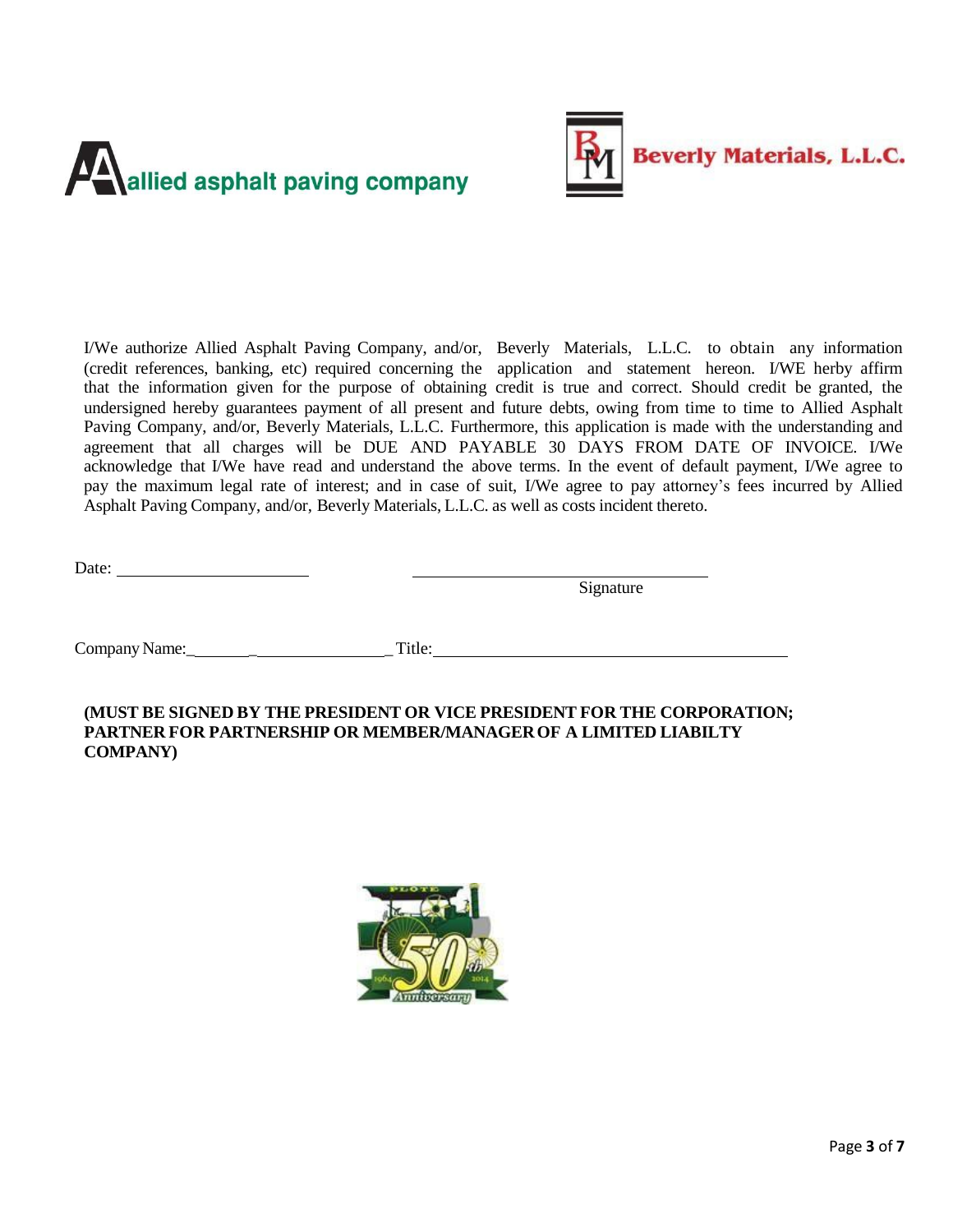



Date:

TO: **XX** Plote Construction Inc. **XX** Allied Asphalt Paving Company **XX** Beverly Materials, LLC

In consideration of the further extension of credit granted by any one or more of the above identified material

Suppliersto (Name of Account) and being financially interested therein, I hereby personally, individually and unconditionally guarantee payment of whatever amount which at any time shall be owing to any such Supplier on account of construction materials, sold, delivered, and/or services rendered, whether such indebtedness is incurred before or after the date hereof. This is a continuing guarantee related to any indebtedness, including that arising under successive transactions, which shall either continue the indebtedness or from time to time renew it after it has been satisfied, and this guarantee shall be perpetual as to any indebtedness, incurred before written notice is received by the Supplier granting such extension of credit or to which an indebtedness is then owed, that I am unwilling thereafter to guarantee any additional indebtedness on this account and the Supplier has acknowledged receipt of the same and the cancellation of such guarantee shall be related only to transactions occurring thereafter. The amount currently due is set forth on the statement/invoice(s) attached hereto.

On behalf of (Name of Account) I agree that reasonable attorney's fees and costs as well as finance charges as set forth below shall be added to the amount due. As Guarantor I hereby waive notice as to the amount of the balance of the account and further I understand that a finance charge of one and one-half (1-1/2%) percent per month computed upon the unpaid balance of such account from and after sixty (60) days from date of invoice for such materials purchased, respectively (but limited to the maximum rate then permitted by applicable law) will be applied to any such balance outstanding, plus reasonable attorney's fees and costs incurred in the collection of any sums due the Supplier which are herein guaranteed. I agree to pay, and I personally guarantee payment of, any and all such sums.

Dated: **Dated: Dated: Dated: Date of**  $\mathbb{R}$ 

PrintedName:

Relationship to Company:

Signature:

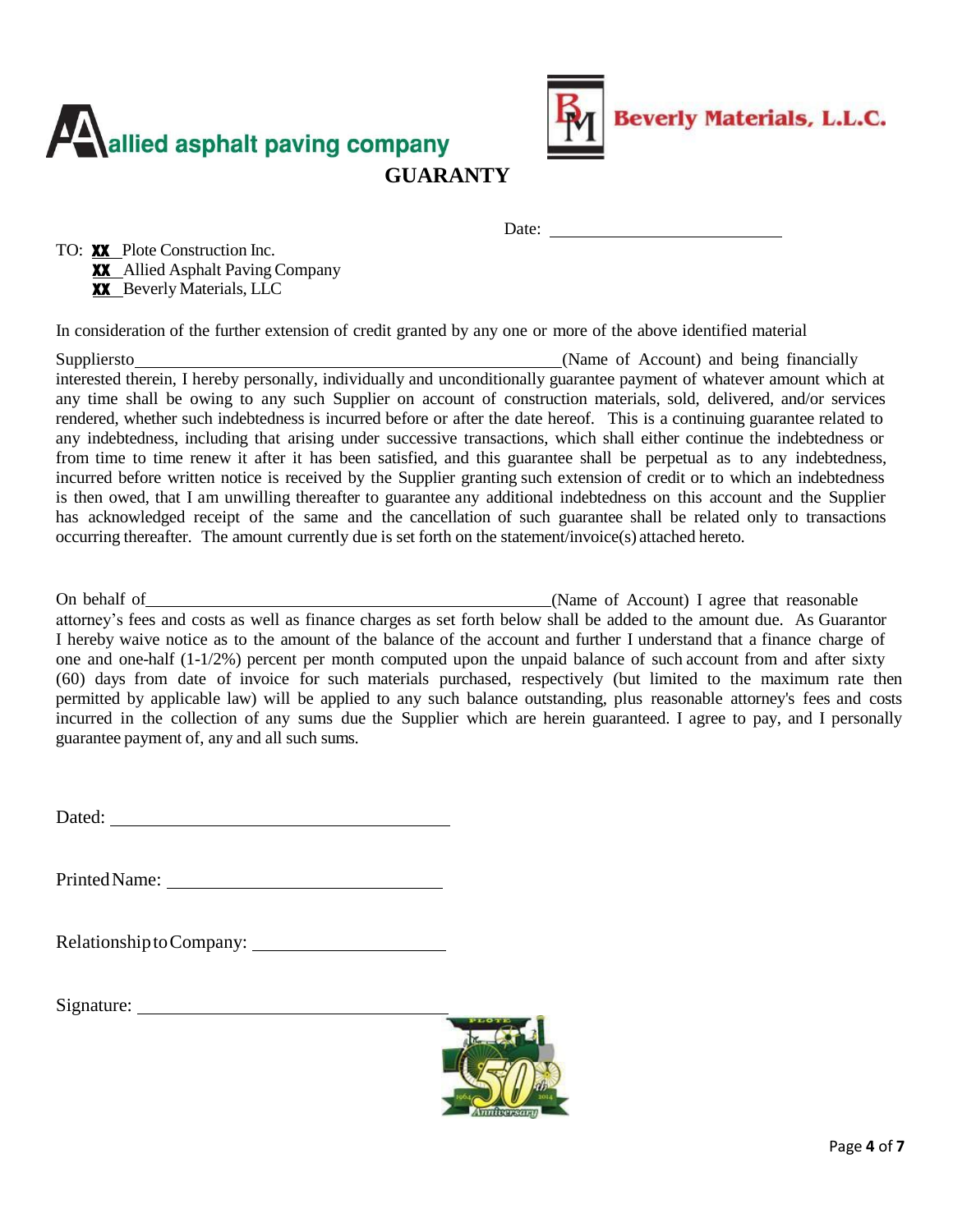# **CLEAN CONSTRUCTION DEBRIS FILL ACCEPTANCEAGREEMENT ALLIED ASPHALT PAVING COMPANY BEVERLY MATERIALS,L.L.C.**

This Agreement ("Agreement") is made by and between Allied Asphalt Paving Company ("Allied") and/or Beverly Materials, L.L.C. ("Beverly"), 1100 Brandt Drive, Hoffman Estates, Illinois 60192 and ("Customer").

Whereas, Customer will be engaged at a project located at the site described in Exhibit A attached hereto, (the "Site").

Whereas, in connection with the project, fill material will be removed from the Site ("Fill Material") BUT NOT areas or materialsset forth on the attached Excluded Area/Material Description form and Customer desire to place the Fill Material at one or more of Allied's Facilities located in Bartlett, Franklin Park, West Chicago and/or Huntley, Illinois ("Facility" or "Facilities") and/or Beverly's Quarry located at Beverly and Higgins Roads, Hoffman Estates/East Dundee, Illinois("Facility" or "Facilities").

Whereas, material accepted by Allied and/or Beverly will be used as fill. In order to accept Fill Material at its Facilities, the Fill material must be "clean construction or demolition debris" as defined in 415 Illinois Compiled Statutes 5/3.78a: "Clean construction or demolition debris' means uncontaminated broken concrete without protruding metal bars, bricks, rock stone, reclaimed asphalt pavement, or dirt or sand generated fromconstruction or demolition activities."

Whereas, Fill Material from the Site consists of the material identified in Exhibit A attached hereto.

Whereas, Customer requires aggregates for the Project and will purchase all aggregates from one or more of Allied and/or Beverly Facilities in accordance with a purchase order(s).

Now, therefore in consideration of the above and the mutual covenants and agreements below, Allied and/or Beverly and Customer agree as follows:

#### **Fill Material Acceptance Terms and Conditions**

1. Customer shall not transport any material to any Allied and/or Beverly Facility other than the Fill Material fromthe Site unlesstransport ofsuch other material is authorized pursuant to this Agreement or a separate fill acceptance agreement. Customer agreesto provide Allied and/or Beverly with copies of waste manifests evidencing that any material from the Site excluded by Allied and/or Beverly or not qualifying as Fill Material has been properly disposed of by Customer.

2. Customer represents and warrants that the Fill Material to be shipped from the Site satisfies the definition of clean construction or demolition debris contained in 415 Illinois Compiled Statutes 5/3.78a, and is not subject to any federal, state or local treatment or remedial requirements or disposal restrictions. Customer represents and warrantsthat the Fill Material from the Site does not contain and will not release Hazardous Materials in quantities that would require investigation, monitoring, clean-up, containment, restoration, removal, governmental notification, or other remedial work under any applicable federal, state, or local lawor regulation. The term "Hazardous Materials" means any hazardous or toxic substance, material or waste which isregulated by any governmental authority of the State of Illinois or the United States government, including without limitation, any material or substance which (i) is defined or listed as a "hazardous material", "toxic pollutant", "hazardous waste", "hazardous substance" or "hazardous pollutant," under applicable federal, state or local lawor administrative codes promulgated thereunder, (ii)contains hydrocarbons of any kind, nature or description, including, but not limited to, gas, oil, or similar petroleumproducts, other than reclaimed asphalt pavement, (iii)contains asbestos, (iv)contains PCBs or (v) containsradioactive materials.

3. Customer agreesto release, indemnify, defend and hold Allied and/or Beverly and its officers, employees and agents harmless from and against any liability for losses, claims, demands, suits or judgments and any payments made in settlement thereof (including, without limitation, liability under the Comprehensive Environmental Response, Compensation and Liability Act, the Solid Waste Disposal Act (or RCRA); the Toxic Substances Contract Act; the Federal Water Pollution Control Act; and any state counterparts or extensions of the foregoing), including, without limitation, payment of reasonable attorney'sfees and expenses, to the extent arising from, incidental to or connected with one or more of the following:

(a) any claim of death, injury or damage to persons or property or claim of breach of any requirement imposed by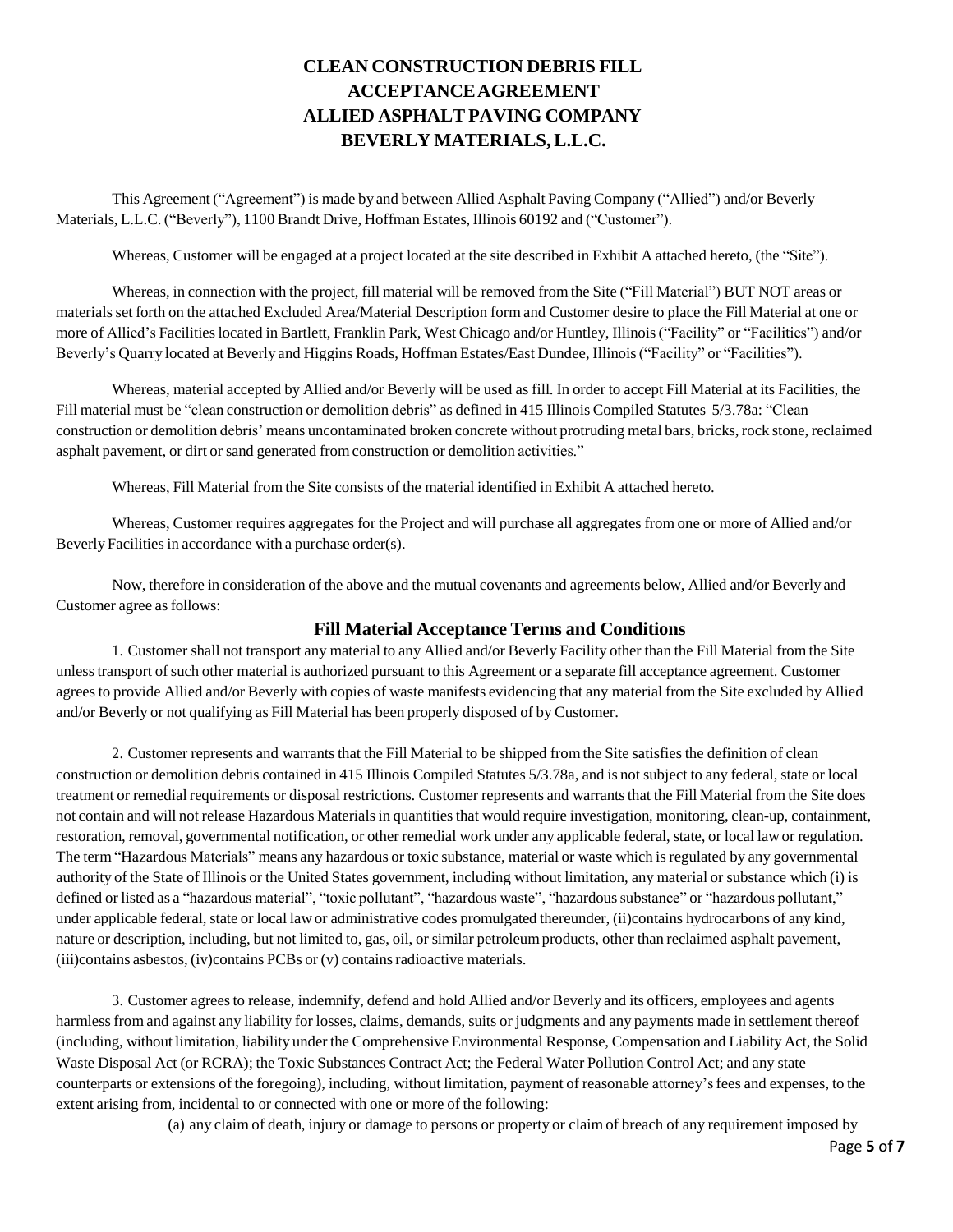any state, federal or local governmental authority, whether Judicial, administrative or legislative, arising out of, incidental to, or connected with Customer's or Customer's agents' or employees' acts, omissions or deposits of Fill Material or connected with the presence of Customer's trucks, or trucks under hire to Customer, on Allied and/or Beverly's premises;

(b)any breach of any representation, warranty, covenant or certification made byCustomer to Allied and/or Beverly;

(c) Customer's negligent or intentional acts, omissions and breaches of duty;

(d) any investigation or monitoring ofsite conditions or any clean-up containment, restoration, removal or other remedial work required under any applicable federal, state or local law, by any judicial order or by any governmental entity arising out of, incidental to or connected with Customer's acts, omissions or deposits of Fill Material.

4. The warranties, representation, guarantees, and indemnitiesset forth herein shallsurvive and continue in full force and effect so long as the Fill Material is present at the Allied and/or Beverly site.

### **Fill Material Handling,Inspection and Placement**

5. Customer will be provided with a numbered series of Fill Material Tickets for Customer's use in connection with this Agreement. Customer shall not permit use of the Fill Material Tickets for any purpose other than transportation of Fill Material from the Site pursuant to this Agreement. Customer shall not release Fill Material Tickets to any persons other than as necessary in connection with this Agreement and shall return any unused tickets to Allied and/or Beverly.

6. All loads will be subject to inspection by Allied and/or Beverly personnel prior to placement of the Fill Material and no Fill Material will be unloaded without approval. Allied and/or Beverly reserves the right to reject any loads that Allied and/or Beverly, in its sole discretion, determines to be contaminated or in breach of the warranties herein. Allied and/or Beverly may terminate this Agreement if an investigation of the Site reveals the presence of potential presence of Hazardous Materials or material that is not clean construction or demolition debris.

7. Loads of Fill Material shall be placed only in the fill area designated by Allied and/or Beverly's supervisors, during approved hours of operation, and in accordance with approved procedures.

8. Title to Fill Material shall pass upon placement; however, if after placement, any loads of Fill Material are found to be in breach of Customer's representations and warranties in paragraph 2, Customer shall retain title to such nonconforming material and Customer shall promptly remove such material and any resulting contamination to Allied and/or Beverly's premises and Customer shall bear all expenses of such removal and shall pay the nonconforming material handling charge set forth below.

9. Customer shall be responsible for compliance with all applicable truck laws, including load limit and tap laws, and all applicable safety rules at the Site and Allied and/or Beverly's premises. Customer agreesto provide Allied and/or Beverly prior to any placement of Fill Material with evidence of liability and worker's compensation insurance covering such delivery trucks and drivers with limits and terms satisfactory to Allied and/or Beverly (including waivers of subrogation as to Allied and/or Beverly).

10. In the event of breach by Customer of any terms and conditions herein, Allied and/or Beverly may terminate deposit of Fill Material without advance notice.

11. Broken concrete and reclaimed asphalt pavement shall be kept separate and shall not be intermixed with each other or with soil and other materials. Broken concrete and reclaimed asphalt will be placed in areas designed by Allied and/or Beverly supervisors.

# **Fill Deposit Fee and Nonconforming Material Handling Charge**

12. Customer will pay to Allied and/or Beverly a fill deposit fee as set forth in Allied and/or Beverly's published Price List in effect as of the date of this Agreement. As Allied and/or Beverly makes changes to its Price List, such revised charges shall be deemed applicable on the date that Fill Material is brought into Allied and/or Beverly. No alternate price shall be deemed effective unless set forth in Exhibit A and signed by Allied and/or Beverly's authorized agent.

13. In addition to the deposit fee and Customer'sindemnification obligation under paragraph 3, in the event that any loads of Fill Material that do not comply with the representations and warranties of paragraph 2 of this Agreement are deposited, Customer agrees to pay a handling charge of \$ per load or yard for each load or yard of nonconforming material removed by Customer.